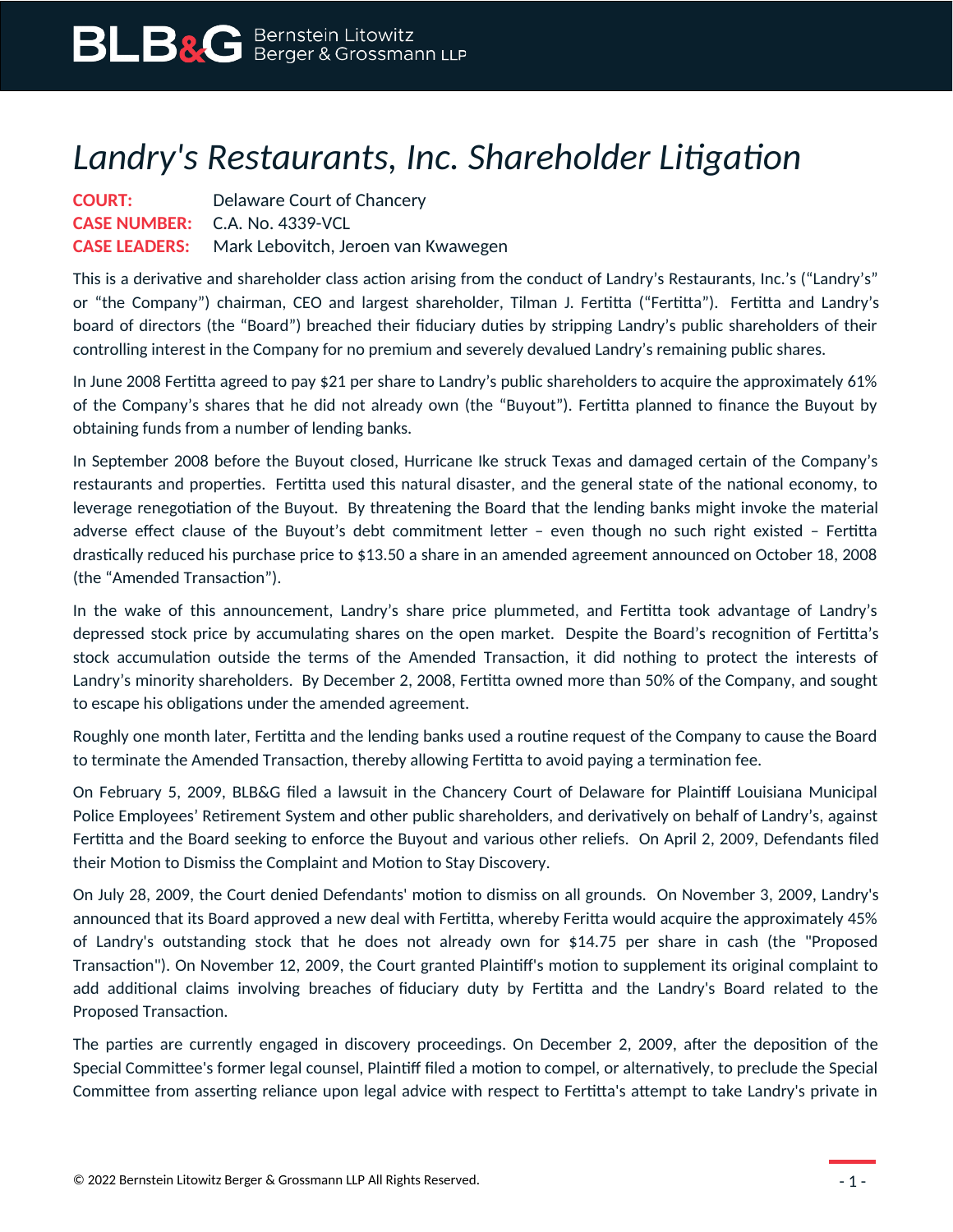

2008. On January 11, 2010, the Court held a hearing concerning the Plaintiff's motion, and found that the Special Committee improperly asserted its privilege over matters that did not involve legal advice at its former counsel's deposition. As a consequence of the Special Committee's abuse of its attorney-client privilege, the Court ordered that Plaintiff be allowed to re-depose Jack Capers, the Special Committee's former counsel, with a Delaware lawyer defending such deposition, and awarded Plaintiff its costs and fees in connection with Mr. Capers' deposition.

On March 22, 2010, Plaintiff filed a motion to compel the production of the vast majority of the purportedly privileged documents on Fertitta's privilege log. Defendants then agreed to produce the vast majority of the challenged documents prior to a Court hearing scheduled on March 29, 2010. On May 23, 2010, the parties reached a partial settlement, which resolved Plaintiff's claims related to the 2009 Buyout.

On May 28, 2010, Defendants moved to dismiss Plaintiff's Second Amended Complaint. On June 2, 2010, Plaintiff filed its unredacted public version of its Second Amended Complaint. On June 18, 2010, Plaintiff filed its opposition to Defendants' motions to dismiss.

On June 22, 2010, following negotiations, the parties entered into a [Stipulation of Partial Settlement](https://www.blbglaw.com/cases/00125_data/June22.2010-StipulationofPartialSettlement) memorializing the terms of the partial settlement reached on May 23, 2010 (the "June 2010 Settlement Stipulation"). The June 2010 Settlement Stipulation resolves Plaintiff's claims related to the 2009 Buyout and settles and releases certain claims that were asserted and/or could have been asserted against Defendants in connection with Counts IV through VIII of the Second Amended Complaint (the "2009 Deal Settlement"). On June 22, 2010, the parties submitted the 2009 Deal Settlement to the Court, which resulted in the Court entering a scheduling order on June 28, 2010 that preliminarily approved the 2009 Deal Settlement and directed that notice of the 2009 Deal Settlement be provided to all persons and entities who held shares of Landry's common stock at any time between and including November 3, 2009 and the closing of a sale/merger transaction to Fertitta or a third party (the "2009 Transaction Subclass").

On July 7, 2010, the parties conducted a full-day mediation session with retired United States District Judge Nicholas H. Politan, which resulted in the parties reaching an agreement in principle to settle the remaining claims asserted against Defendants in the Second Amended Complaint. The parties memorialized the principal terms of the settlement in a Term Sheet executed on July 14, 2010. On July 23, 2010, the parties entered into the [Stipulation](https://www.blbglaw.com/cases/00125_data/July23.2010-StipulationofSettlementofRemainingClaims) [of Settlement of Remaining Claims](https://www.blbglaw.com/cases/00125_data/July23.2010-StipulationofSettlementofRemainingClaims) that memorialized the terms of the July 14, 2010 Term Sheet (the "July 2010 Settlement Stipulation"). The July 2010 Settlement Stipulation resolves Plaintiff's claims related to the 2008 Buyout and settles and releases the claims asserted against Defendants in Counts I, II, III and IX of the Complaint in exchange for a settlement payment of \$14.5 million in cash (the "2008 Class Settlement"). On July 23, 2010, the parties submitted the 2008 Class Settlement to the Court, which resulted in the Court entering a [Scheduling Order](https://www.blbglaw.com/cases/00125_data/July26.2010-SchedulingOrder) on July 26, 2010 that preliminarily approved the 2008 Class Settlement and directed that notice of the 2008 Class Settlement be provided to all persons and entities who held shares of Landry's common stock at any time between and including September 17, 2008 and January 11, 2009 (the "2008 Transaction Subclass"). At the request of the parties, the July 26, 2010 Scheduling Order also amended the June 28, 2010 scheduling order to allow notice of the 2009 Deal Settlement to be combined with notice of the 2008 Deal Settlement.

A copy of the Notice of Proposed Settlements of Shareholder Litigation, Settlement Fairness Hearing, and Applications for Attorneys' Fees and Reimbursement of Litigation Expenses that was mailed to class members is available by clicking [here.](https://www.blbglaw.com/cases/00125_data/NoticeofProposedSettlementsofShareholderLitigation.SettlementFairnessHearing.andApplicationsforAttorneysFeesandReimbursementofLitigationExpenses) If you are a member of the 2008 Transaction Subclass and wish to be eligible to receive a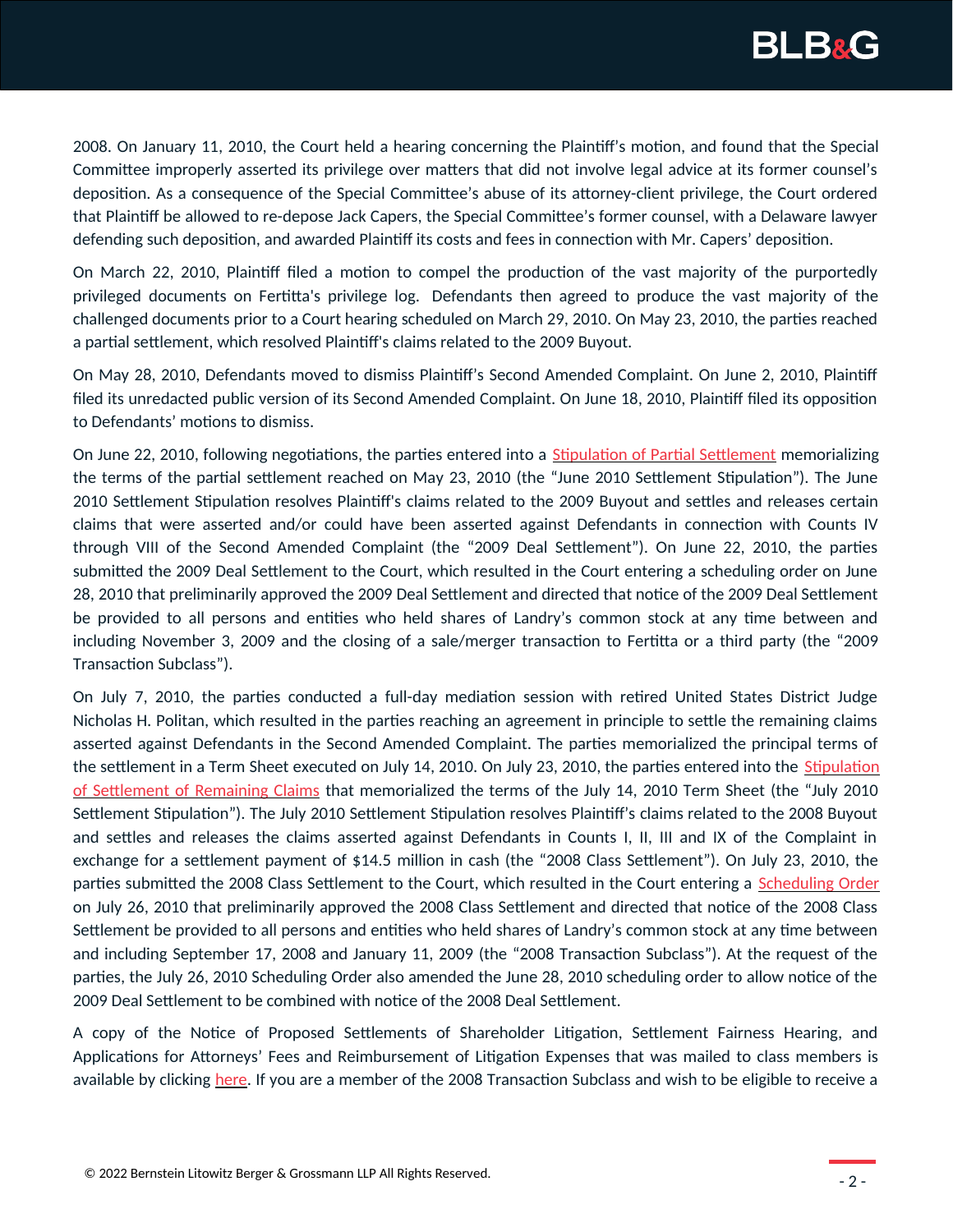

payment from the \$14.5 million cash settlement fund, you must have submitted a Proof of Claim Form postmarked no later than December 6, 2010. A copy of the Proof of Claim Form may be downloaded by clicking [here](https://www.blbglaw.com/cases/00125_data/ProofofClaimForm).

On September 17, 2010, Plaintiff filed its Motion for Final Approval of Proposed Settlements, Plan of Allocation, and Requested Award of Attorneys' Fees and Reimbursement of Expenses. On October 7, 2010, the Court approved the Proposed Settlements. See the transcript by clicking [here](https://www.blbglaw.com/cases/00125_data/10-7-10SettlementHearingTranscript). To view the documents that were filed with the Court in support of Plaintiff's Motion, please click on the "Case Documents" link in the right margin.

## **Case Documents**

- October 7, 2010 Settlement Hearing Transcript
- September 17, 2010 Affidavit of Jose C. Fraga RE: Mailing of Notice of Proposed Settlements and the Proof of Claim
- September 17, 2010 Affidavit of R. Randall Roche in Support of Settlement and Requested Award of Attorneys' Fees
- September 17, 2010 Exhibits to H-J Thomas Declaration
- September 17, 2010 Exhibits C-G to Thomas Declaration
- September 17, 2010 Exhibits A-B to Thomas Declaration
- September 17, 2010 Declaration of Mary S. Thomas in Support of Class Plaintiff's Motion for Final Approval of Proposed Settlements, Plan of Allocation, and Requested Award of Attorneys' Fees and Reimbursement of Expenses
- September 17, 2010 Joint Declaration of Mary S. Thomas and Mark Lebovitch in Support of Plaintiff's Motion for Final Approval of the Proposed Settlements, Plan of Allocation, and Requested Award of Attorneys' Fees and Reimbursement of Expenses
- September 17, 2010 Brief in Support of Class Plaintiff's Motion for Final Approval of Settlements, Plan of Allocation, and Requested Award of Attorneys' Fees and Reimbursement of Expenses
- September 17, 2010 Class Plaintiffs' Motion for Final Approval of the Proposed Settlements, Plan of Allocation, and Requested Award of Attorneys' Fees and Reimbursement of Expenses
- September 17, 2010 Proposed Order and Final Judgment with Respect to Dismissal and Settlement of Counts IV through VIII of the Complaint
- September 17, 2010 Proposed Order and Final Judgment with Respect to Dismissal and Settlement of Counts I, II, III and IX of the Complaint
- September 17, 2010 Proposed Order Granting Attorneys' Fees and Expenses
- July 23, 2010 Addendum to Stipulation of Partial Settlement
- Notice of Proposed Settlements of Shareholder Litigation, Settlement Fairness Hearing, and Applications for Attorneys' Fees and Reimbursement of Litigation Expenses
- July 26, 2010 Scheduling Order